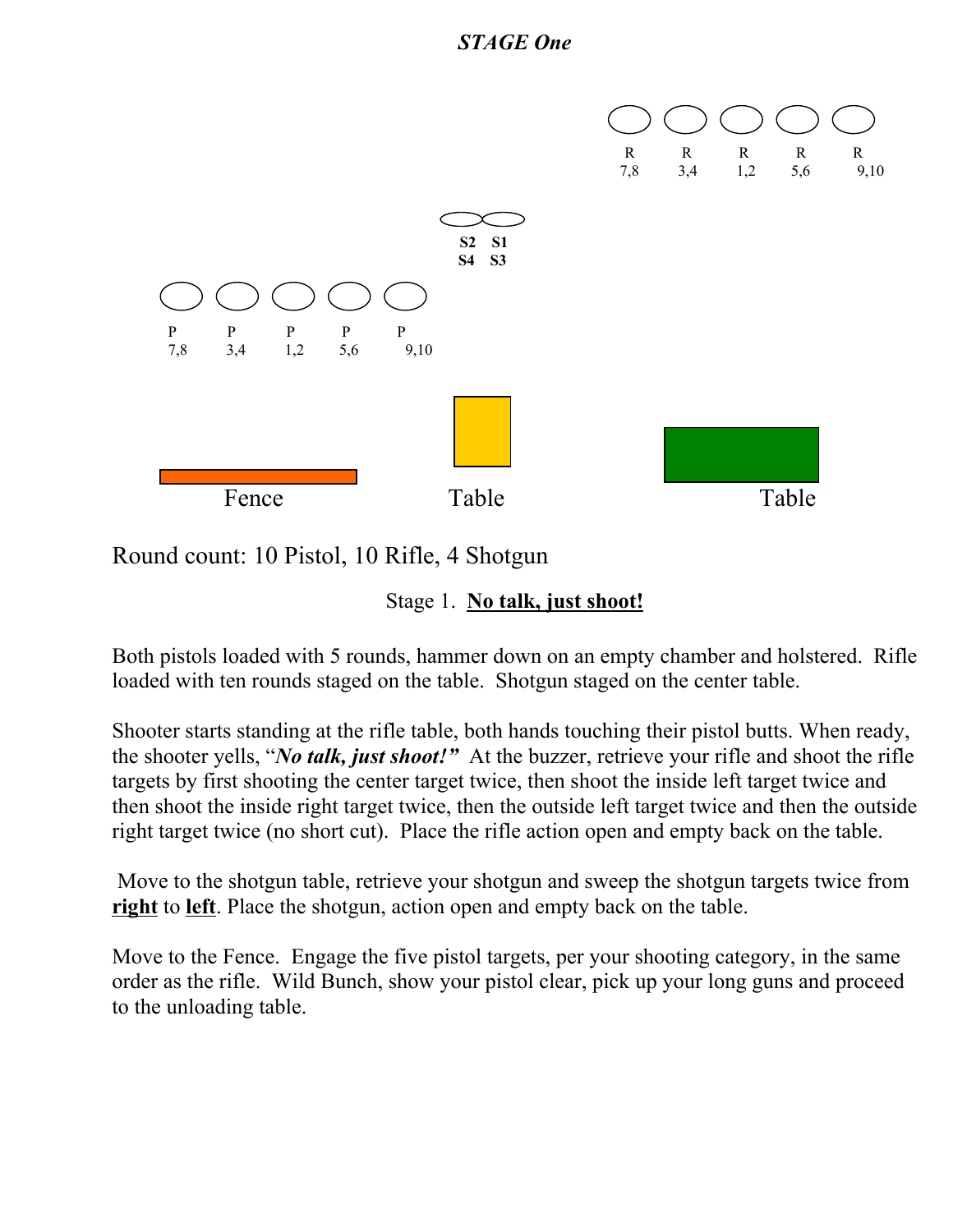



Round count: 10 Pistol, 10 Rifle, 4 Shotgun

#### Stage 2. **That's just great!**

Both pistols loaded with 5 rounds, hammer down on an empty chamber and holstered. Rifle loaded with ten rounds staged on the table. Shotgun staged on the center table.

Shooter starts standing at the rifle table, both hands touching his hat. When ready, the shooter yells, "*That's just great!"* At the buzzer, retrieve your rifle and shoot the rifle targets by first shooting the center target 3 times, then shoot the inside left target once and then shoot the inside right target once, then shoot the center target 3 times, then the outside left target once and then the outside right target once. Place the rifle action open and empty back on the table.

Move to the shotgun table, retrieve your shotgun and sweep the shotgun targets twice from **right** to **left**. Place the shotgun, action open and empty back on the table.

Move to the Fence. Engage the five pistol targets, per your shooting category, in the same order as the rifle. Wild Bunch, show your pistol clear, pick up your long guns and proceed to the unloading table.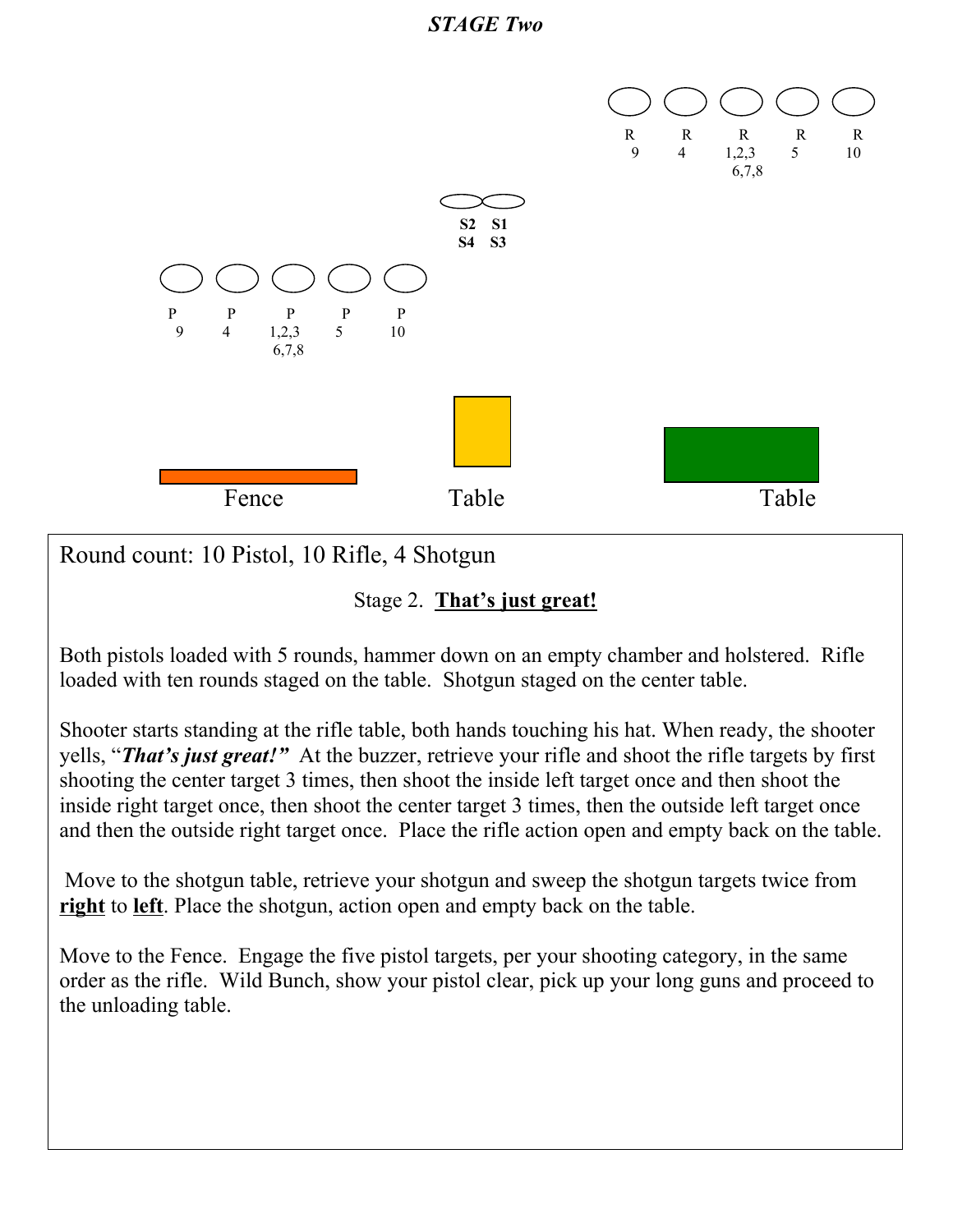# **STAGE 3**



Round count: 10 Pistol, 10 Rifle, 4 Shotgun

Stage 3. **Well, Hell's Bells!**

Both pistols loaded with 5 rounds, hammer down on an empty chamber and holstered. Rifle held at the table. Shotgun staged open and empty at the center table.

Shooter starts standing at the rifle table, holding the rifle with both hands, with the muzzle touching the table. When ready, the shooter yells, "**Well, Hell's Bells***!"* At the buzzer, engage the targets starting on either end with a Nevada sweep, double tapping the end targets. Make rifle safe.

Move to the shotgun table, retrieve your shotgun and sweep the shotgun targets twice from **right** to **left**. Place the shotgun, action open and empty back on the table.

Move to the Fence. Engage the pistol targets, per your shooting category, in the same order as the rifle. Wild Bunch, show your pistol clear, pick up your long guns and proceed to the unloading table.